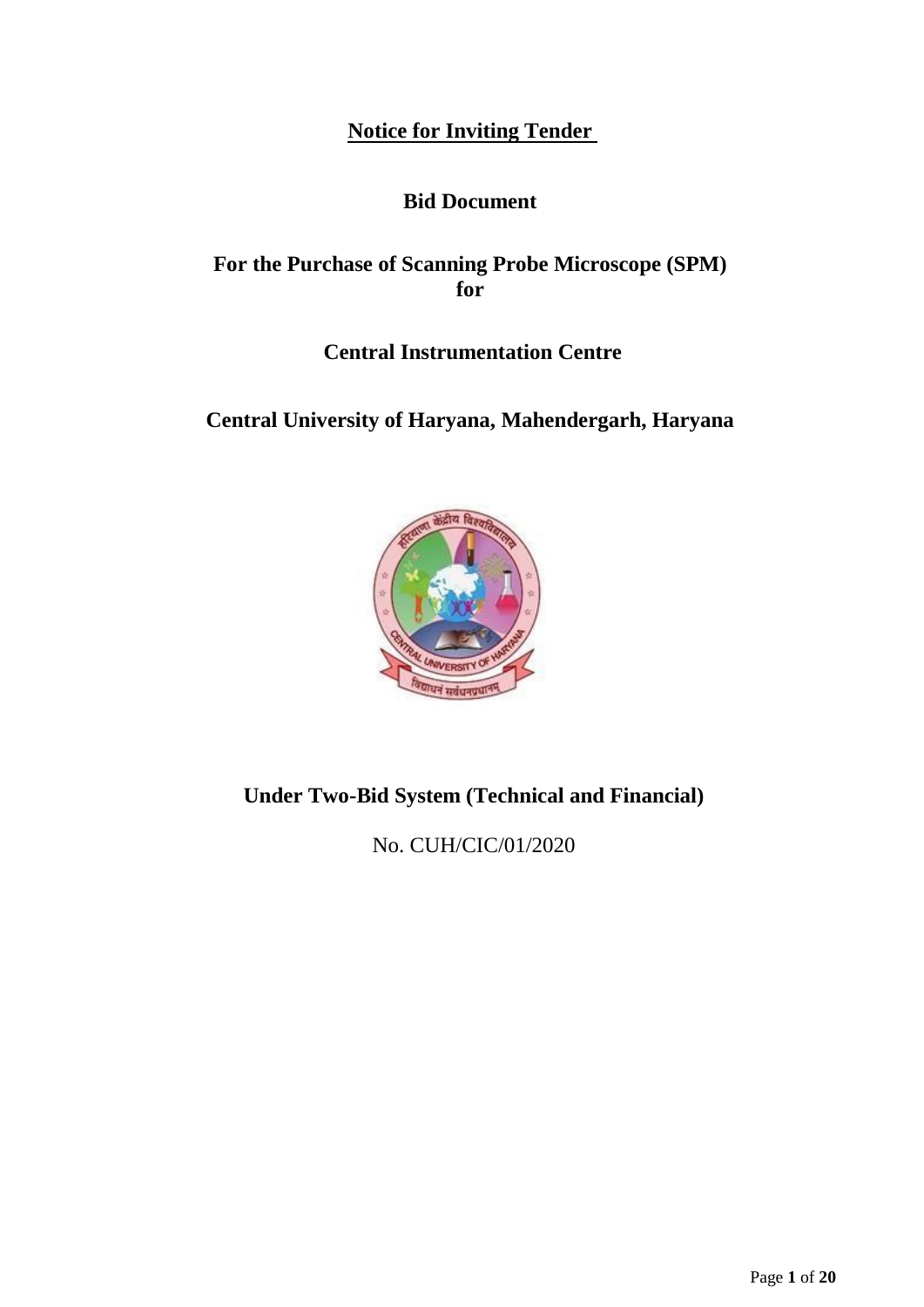# **Central University of Haryana**

Mahendergarh, Haryana-123031

### **No: CUH/CIC/01/2020 Dated: 21-02-2020**

## **TENDER NOTICE**

Central University of Haryana (CUH) invites Techno-Financial proposals, for the item(s) mentioned in the tender document, from reputed firms having expertise and experience in the relevant field. The interested parties /firms/OEM desirous of supplying, installing and integrating the system(s) as given in tender documents, may send their sealed offer addressed to: **Registrar, Central University of Haryana**, at the following address

> **Assistant Registrar (E & GA) Academic Block No. 4(Ground Floor) Central University of Haryana, Mahendergarh (Haryana) PIN-123031**

Complete tender details are available on University website: **[www.cuh.ac.in](http://www.cuh.ac.in/)** or may be obtained in person from the **office of Registrar, CUH**.

Last Date for submission of Tender:  $14/03/2020$  up to 2 PM Date of opening of Technical Bids: **14/3/2020** at 2 PM Place of Opening the Tender: **Room No: 136 (Seminar Hall) in Academic Block-III, Central University of Haryana, Mahendergarh (Haryana).**

The interested parties should carefully read the tender documents before filling of the tender documents and accordingly submit their bids

**Sd/-**

**Registrar Central University of Haryana**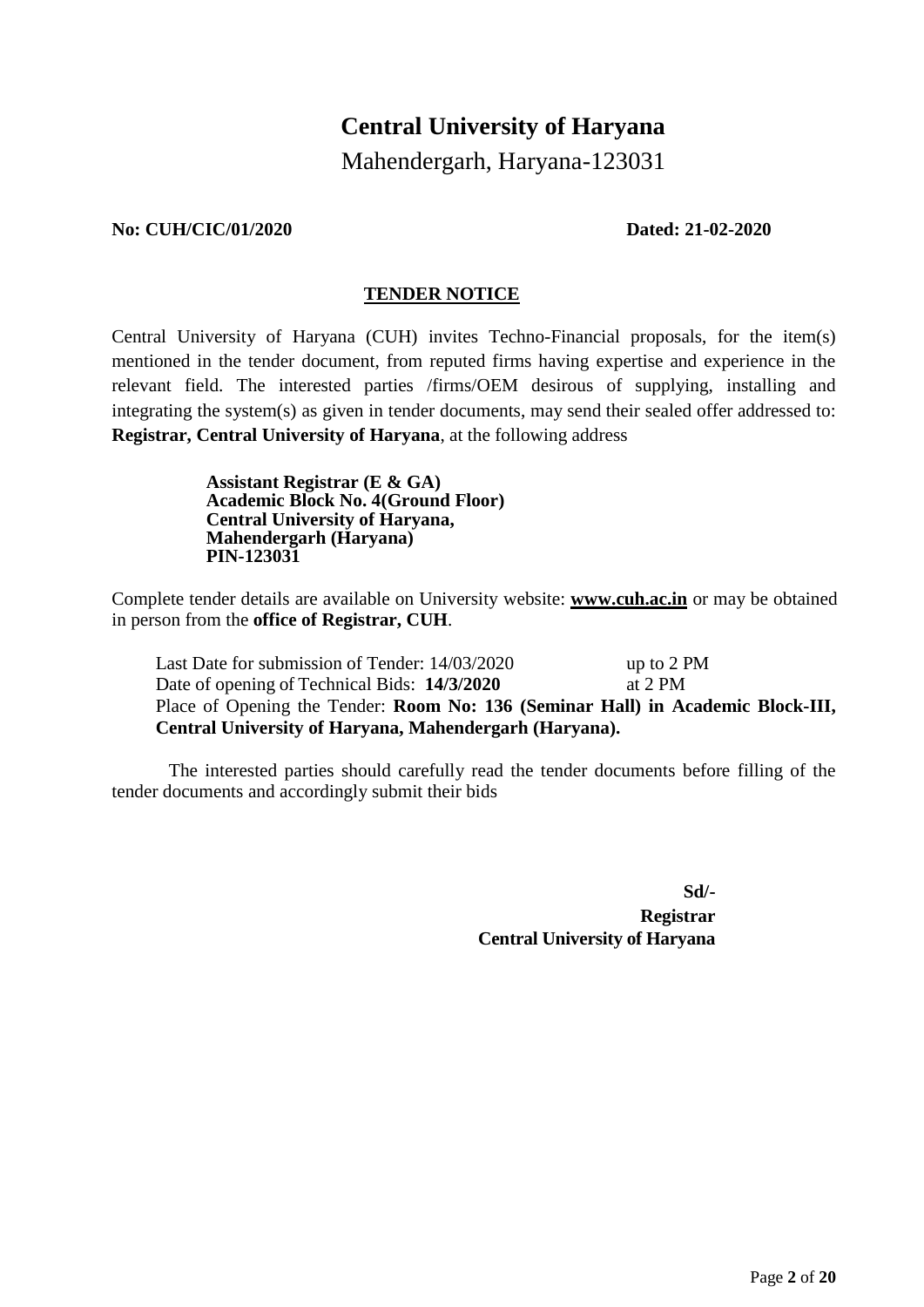| <b>Check-List for submission of documents</b> |  |  |  |
|-----------------------------------------------|--|--|--|
|-----------------------------------------------|--|--|--|

| Sl.            | <b>Description</b>                                                 | Yes /No | Page No | <b>Remarks if any</b> |
|----------------|--------------------------------------------------------------------|---------|---------|-----------------------|
| N <sub>0</sub> |                                                                    |         |         |                       |
| 1              | Whether Tender Fee paid?                                           |         |         |                       |
| $\overline{2}$ | Whether EMD / Tender Fees                                          |         |         |                       |
|                | attached?                                                          |         |         |                       |
| 3              | If EMD exempted, Valid                                             |         |         |                       |
|                | <b>Exemption Certificate</b>                                       |         |         |                       |
|                | attached?                                                          |         |         |                       |
| 4              | Whether Firm Registration                                          |         |         |                       |
|                | attached?<br>Whether GSTIN certificate                             |         |         |                       |
| 5              | attached                                                           |         |         |                       |
| 6              | Whether PAN attached?                                              |         |         |                       |
| $\overline{7}$ | Whether affidavit duly attested by                                 |         |         |                       |
|                | the Oath                                                           |         |         |                       |
|                | Commissioner/Executive                                             |         |         |                       |
|                | Magistrate regarding non-black                                     |         |         |                       |
|                | listing of supplier attached?<br>Whether tender document along     |         |         |                       |
| 8              | with all Annexures (1 to 8) duly                                   |         |         |                       |
|                | signed & stamped by the                                            |         |         |                       |
|                | authorized signatory attached?                                     |         |         |                       |
| 9              | Whether copy of Turnover and                                       |         |         |                       |
|                | ITR attached?                                                      |         |         |                       |
| 10             | Whether orders executed in last                                    |         |         |                       |
|                | three years attached?<br>Whether technical specifications          |         |         |                       |
| 11             | of the quoted equipment                                            |         |         |                       |
|                | attached?                                                          |         |         |                       |
| 12             | Whether catalogue of the                                           |         |         |                       |
|                | equipment attached?                                                |         |         |                       |
| 13             | In case of authorized                                              |         |         |                       |
|                | agent/distributor whether<br>certificate/authorization letter for  |         |         |                       |
|                | the same issued by the                                             |         |         |                       |
|                | manufacturer attached?                                             |         |         |                       |
| 14             | Whether list of                                                    |         |         |                       |
|                | Institutes/Organizations where                                     |         |         |                       |
|                | the quoted model of equipment<br>supplied by the tenderer in India |         |         |                       |
|                | is attached?                                                       |         |         |                       |
| 15             | In case of foreign suppliers                                       |         |         |                       |
|                | quoting directly, whether, the                                     |         |         |                       |
|                | name of Indian agent mentioned?                                    |         |         |                       |
| 16             | Whether past performance                                           |         |         |                       |
|                | certificate from reputed Client<br>such as IIT/NIT/Institutes of   |         |         |                       |
|                | National Importance has been                                       |         |         |                       |
|                | attached                                                           |         |         |                       |
| 17             | <b>OEM</b> authorisation letter                                    |         |         |                       |
|                | attached?                                                          |         |         |                       |
| 18             | ISO and /or any other relevant                                     |         |         |                       |
|                | certification                                                      |         |         |                       |
| 19             | Any other certification or<br>Manufacturing licence                |         |         |                       |
|                | Whether a Certificate of                                           |         |         |                       |
|                | supplying spare parts for 3 years                                  |         |         |                       |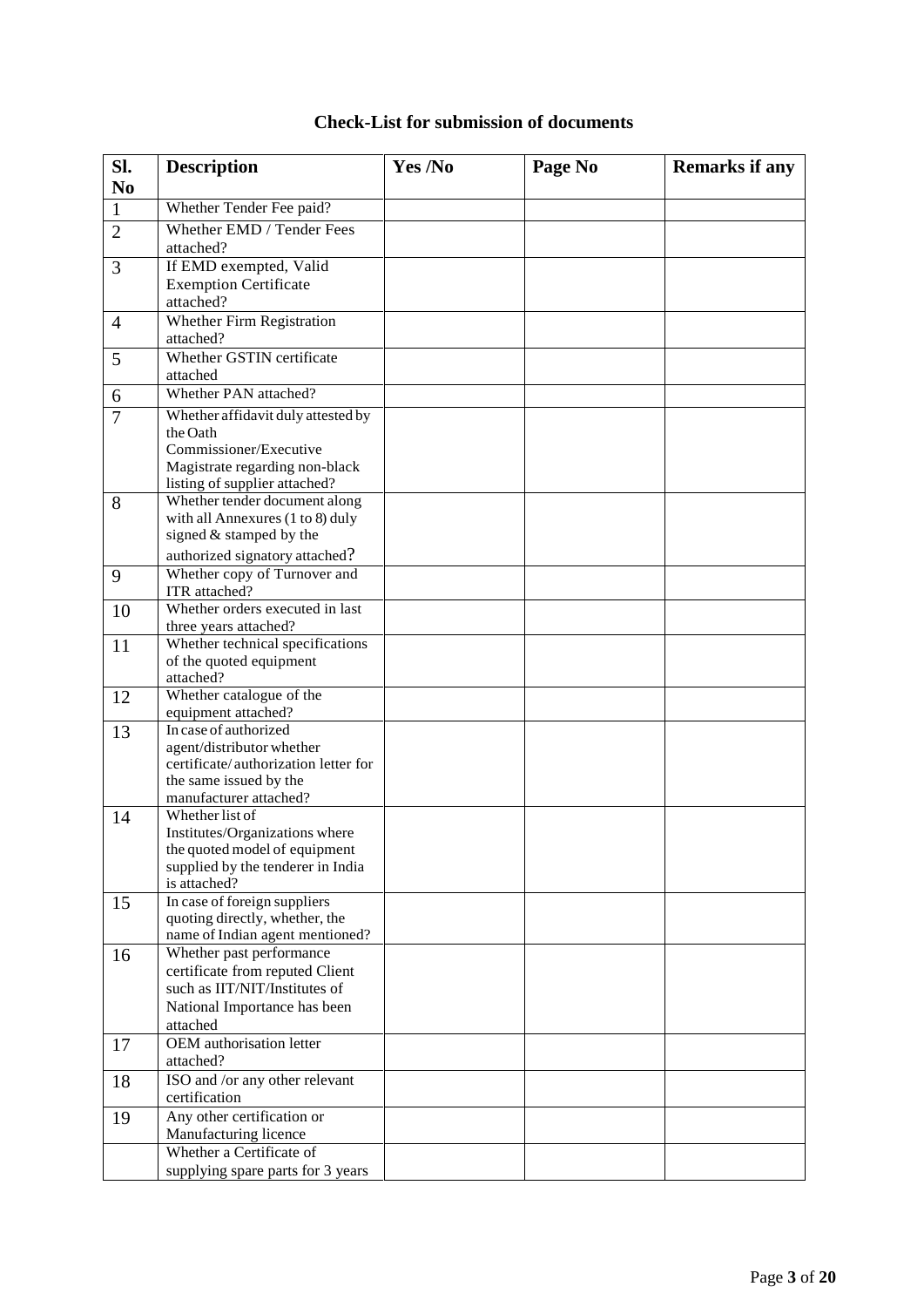|    | after warranty attached?          |  |  |
|----|-----------------------------------|--|--|
| 20 | Whether Self-certificate that the |  |  |
|    | firm has never been debarred or   |  |  |
|    | indicted in corruption case(s)    |  |  |
|    | attached?                         |  |  |
| 21 | Whether certificate that no       |  |  |
|    | complaint of poor performance     |  |  |
|    | have been received by the firm    |  |  |
|    | from suppliers attached?          |  |  |
| 22 | Whether drawing and calibration   |  |  |
|    | attached? Wherever necessary      |  |  |
| 23 | Have you been declared poor       |  |  |
|    | performer by any of the Govt;     |  |  |
|    | institution? Give undertaking     |  |  |
| 24 | Have Bio-data of trainer data     |  |  |
|    | been attached                     |  |  |
| 25 | Any other General information     |  |  |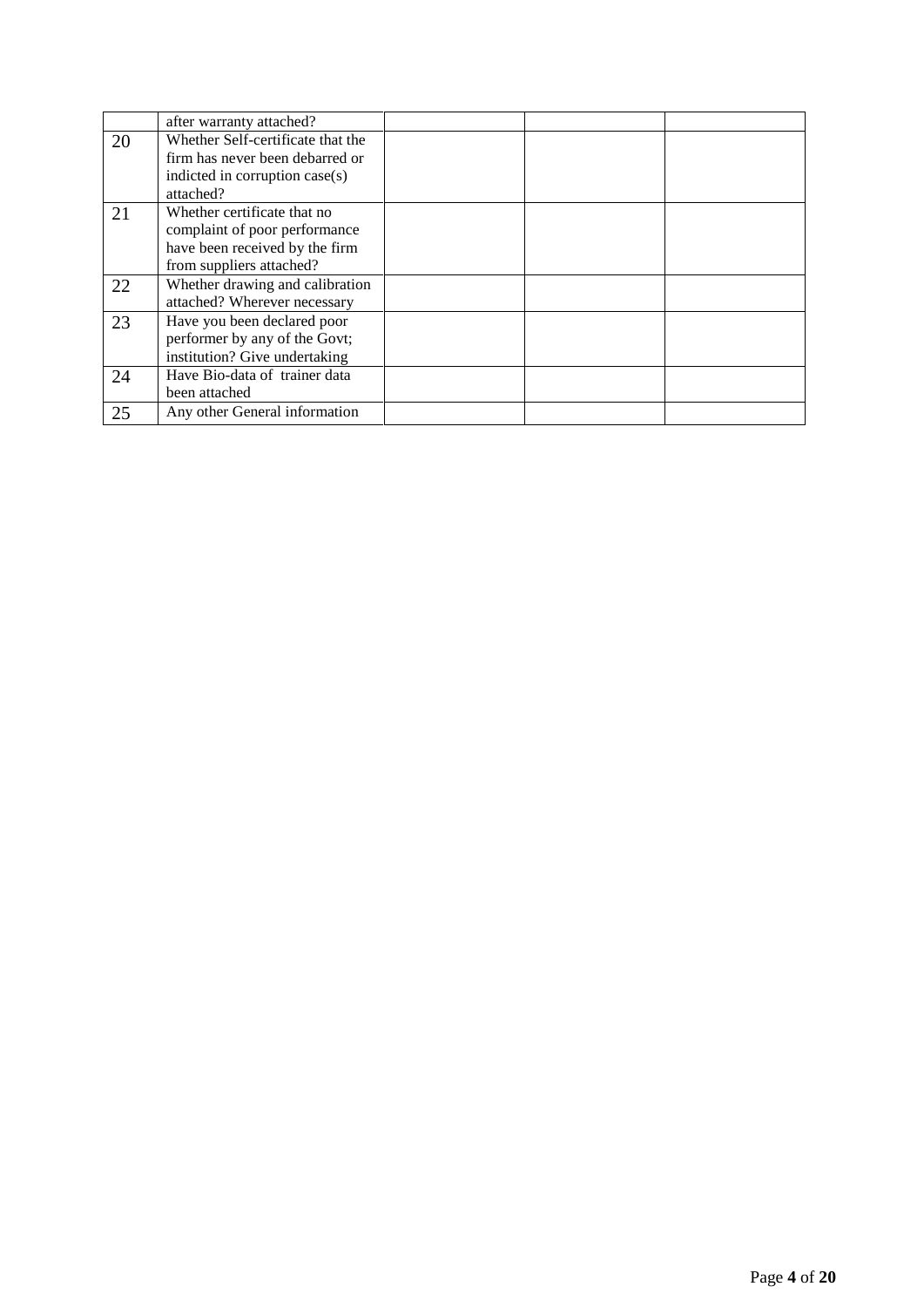# **1. Instructions to bidder for Submission, Receipt, and Opening of Proposals etc.:**

- **a)** The bidder shall read the instructions, technical specifications and the bid documents carefully before filing and submission of bidding documents.
- **b)** The bidder shall sign on each page of the bidding documents and assign serial number in integer value starting from one and submit the proposal/bid strictly as per the instructions.
- **c)** The original Technical and Financial Proposals/bids shall be prepared and submitted in separate sealed envelopes and both the envelopes should be kept in third envelope. The envelope should be super subscribed **Purchase of Scanning Probe Microscope for Central Instrumentation Centre of CUH**
- **d)** The proposal/bid shall be sent by post so as to reach at the address mentioned on invitation to bid letter, on or before the due date and time (upto 2:00 pm), as specified in the tender notification or as per the corrigendum if issued any.
- **e)** Bids received after deadline will not be accepted and the CUH will not be responsible for any delay due to whatever reasons.
- **f) Bid Processing Fee:** Each bidder shall pay the bid processing fee for Rs. 1000 +18% GST = Rs. 1180 in the form of *DD drawn in favour of Registrar, Central University of Haryana, Payable at Mahendergarh*, Haryana.
- **g) Earnest Money Deposit (EMD):** Each bidder shall pay EMD of Rs 1.5 Lakhs (One Lakh fifty thousand rupees only) of the quoting value in the form of *Demand Draft drawn in favour of "Registrar, Central University of Haryana, payable at Mahendergarh***.**
- **h)** Valid NSIC and MSE Certificates will be accepted for relaxation of EMD and tender fee. Presently EMD/Tender Fee exemptions and price preference are applicable to only Micro and Small Industries. In view of the above, if the vendor will claim for EMD/Tender Fee exemptions, the vendor should meet all the criteria for Micro and Small Industries. The vendor must have to submit the supporting documents like NSIC registration certificate, MSE registration certificate issued by competent government bodies to become eligible for the tender fee/EMD exemptions. The certificates of the vendor (NSIC/MSE) shall cover the items tendered to get EMD/Tender Fee exemptions. NSIC certificate shall be valid as on due date/extended due date of the tender. This is not applicable for non NSIC unit. Note – In case the bid is submitted as an Indian arm of a foreign bidder and the eligibility criteria conditions were met through foreign company, then the EMD exemption cannot be claimed under the MSME status of India arm/subsidiary. Thus a bidder who solely on its own, fulfills each eligibility criteria condition as per the tender terms and conditions and who are having MSE status, can claim EMD exemption/tender fee.
- **i) Technical Bid format:** The bidder shall confirm that the product quoted (by the bidder) shall be in conformance with the conditions/criteria as specified herein**.**
- **j) Financial Bid Format:** Bidders shall quote items with inclusive prices (i.e. price inclusive of taxes and all other expenses) for delivery and installation at the site in CUH campus. For imported items the price should be quoted in per unit (after breakup) **FOR CUH, Mahendergarh** and must include all packing and delivery charges. The price should be quoted without custom duty and excise duty, since CUH is exempted from payment of Excise duty and is eligible for concessional rate of custom duty. Necessary certificate will be issued on demand.
- **k)** Successful Bidder has to provide irrecoverable Performance Bank Guarantee to the tune of 10% of the order value for the warranty period in the form of *Demand Draft/FDR/Banker's cheque drawn in favour of "Registrar, Central University of Haryana, payable at Mahendergarh*. The paying document of the performance Bank Guarantee should be valid till 60 days after the end of warranty/Guarantee period.
- **l) Payment Schedule**. 100% payment will be released on successful installation of system as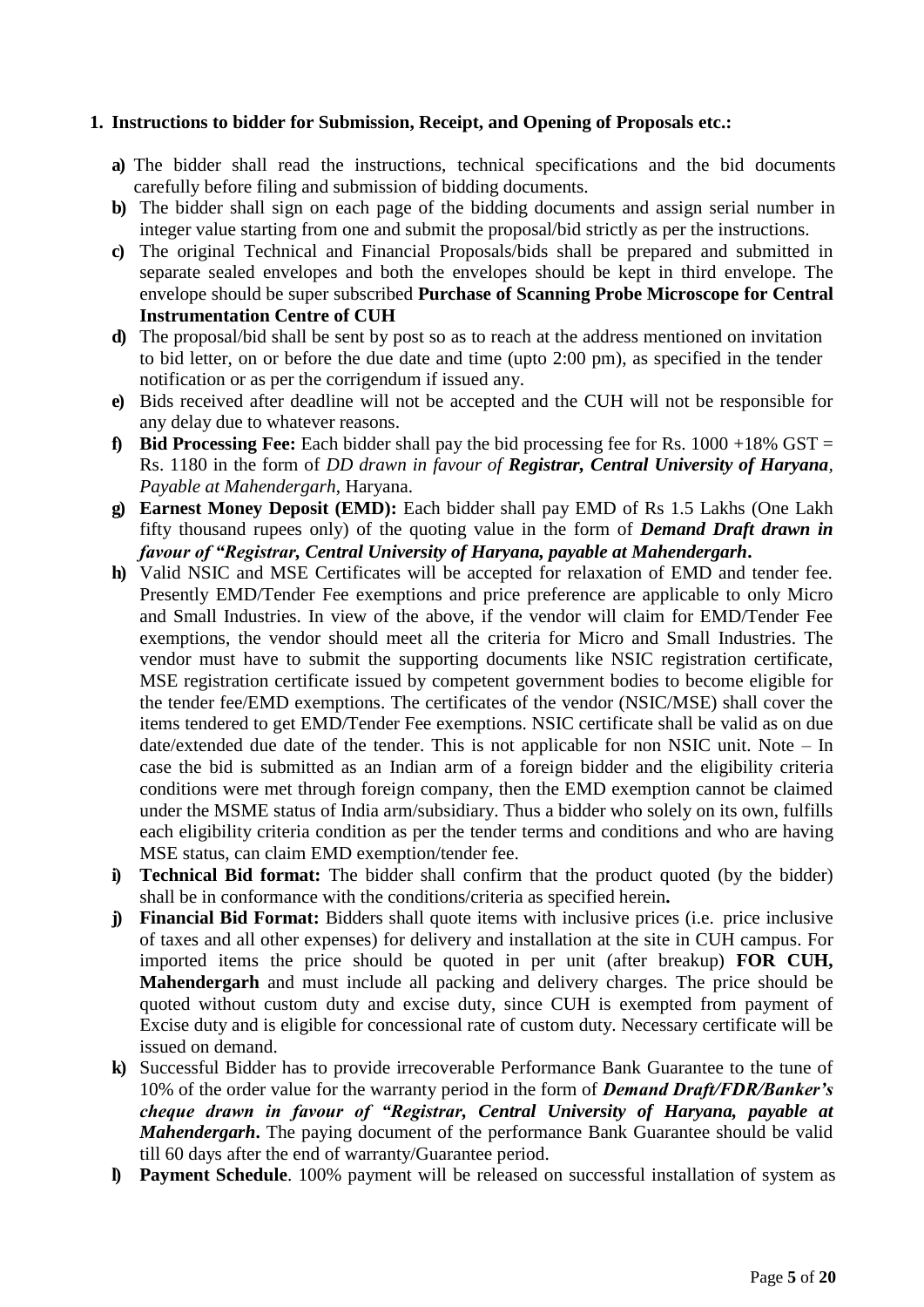applicable to the procurement after deduction of taxes as applicable or as per the University norms.

- $\checkmark$  Payment will be made through Letter of Credit (LC). LC will be established in the favor of foreign supplier after the submission of performance security. LC will be established on the exchange rates as applicable on the date on successful date of establishment.
- $\checkmark$  For Indigenous supplies, 100% payment shall be made by the purchaser against delivery, inspection, successful installation, commissioning and acceptance of the equipment at CUH in good conditions and to entire satisfaction of the purchaser and on the production of unconditional Performance Bank Guarantee (PBG).
- $\checkmark$  For imports, LC will be opened for 100% FOB/CIF value. 80% of the LC amount shall be released on presentation of complete and clear shipping documents and 20% of the LC amount shall be released after the installation and demonstration of the equipment at the CUH.
- $\checkmark$  Indian Agency Commission (IAC), if any shall be paid after successful installation and commission if the equipment at the destination at the exchange rate prevailing on the date of opening of LC account.
- $\checkmark$  All the bank charges within India will be borne by the University and outside India will be borne by the supplier.
- **m)** A**gency/distributer Commission:** Agency Commission if any will be paid to the Indian agent/distributer in Rupees on the receipt of the equipment and after satisfactory Installation. Agency Commission will not be paid in foreign currency under any circumstances. The detail should be shown in Tender even in case of **NIL** commission.
- **n) Delivery Schedule:** The equipment(s)/good(s) are required to be supplied within 30 days (or mutually agreed) on issue of the Purchase Order by the University. In case successful tenderer fails to complete the order in part or whole in the stipulated period of 30 days (or mutually agreed) of a penalty @ 1% of the order value will be imposed per week subject to maximum penalty of 10% the order value. In case the delay is more than six weeks (after the expiry of the stipulated period) the purchase order may be cancelled and the EMD will be forfeited
- **o) Validity of quotation**: The quotation should be valid for 03 months (90 days) after the date of the opening of the bids.
- **p)** All the equipment's should have an onsite warranty for three years. The warranty shall take effect from the date of successful installation of machine/item and handing over of the system to the user department satisfaction**.**
- **q)** The maintenance services, including spares parts shall be free of cost during the warranty/ guarantee period.
- **r)** The supplier shall provide assurance to give spare parts of the items/Goods at least for 10 years' time from the date of commissioning. The bidder shall provide certificate from OEM in this regard.
- **s)** The University reserves the right to place order or not to place order to finally selected vendor(s), depending upon the availability of the funds with the university at that point in time.

# 2. **General Conditions of the contract**

- **a)** The Manufacturer/Bidder should not be associated or have been associated in the past, directly or indirectly, with a firm or any of its affiliates which have been engaged by the purchaser to provide consulting services for the preparation of the design, specification, and other documents to be used for the procurement of the goods to be required under this invitation of tender.
- **b)** Manufacturer/Bidder shall not be under any declaration of ineligibility for corrupt and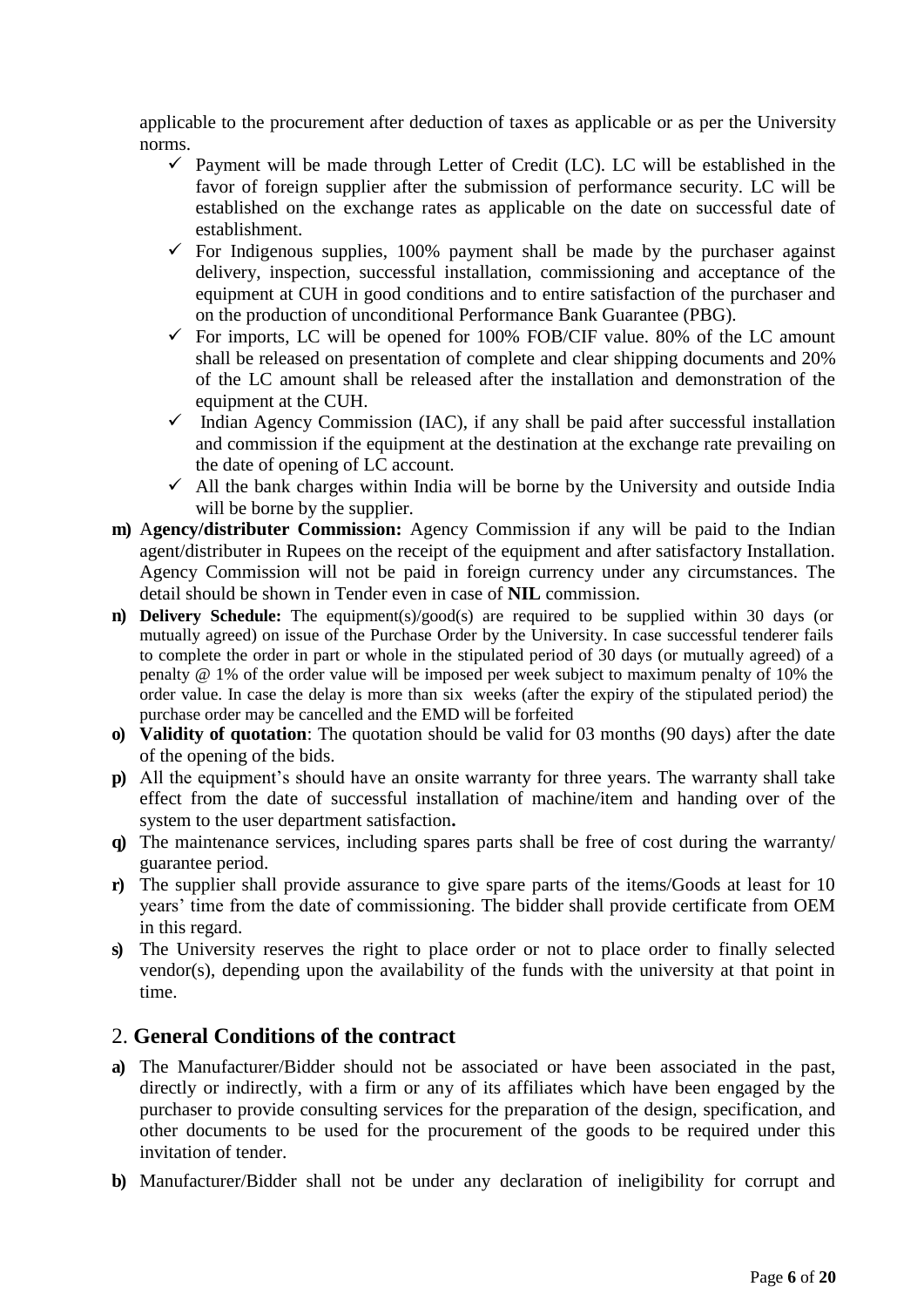fraudulent practices issued by any State Government/Government of India (GOI)/Union territory. The Manufacturer/Bidder should not be a defaulter of any financial institute or Bank and their assets should have never been put on auction for recovery of debts.

- **c) The Manufacturer /Bidder should be in the business in India for more than 3 years as on 31-12-2019**. This should be supported by the certificate of registration issued under the companies act by a competent authority.
- **d)** The bidder should have executed five orders of the same items directly in last three years in Indian institutions such as IISc, TIFR, IISER, IIT, NIT, JNCASR, Central Universities or Institutes of National Importance or DRDO/CSIR/NAL labs. The bidder shall provide the details/proof of the same must be submitted. Only work order will be accepted in this regard.
- **e)** Neither OEM nor the bidder be debarred or blacklisted or stopped from supplying equipment to any govt organization in the past.
- **f)** The details of other related peripheral parts such as OEM, Warranty, and AMC shall be given.
- **g)** Bidder should take into account any corrigendum on the tender document before submitting their bids.
- **h)** The bidder must be either OEM/authorized distributor of OEM.
- **i)** The CUH reserves the right to accept or reject any or all of the offers in full/part without assigning any reason whatsoever.
- **j**) The parts supplied should not become obsolete within 5 years of installation.
- **k)** The Manufacturer /Bidder should have the cumulative turnover of Rs. 6 Crores in last three financial year towards supply this item. They should furnish the details as per Performa given in **Annexure-1**. This should be supported by audited balance sheet of the company for that particular year or executed work orders from the Institution mentioned at para 2(d).
- **l)** The Manufacturer/Bidder should submit complete Technical manual with Make and Model for technical evaluation purpose. Bids without technical manual are liable to be rejected.
- **m)** There should be no complaint against the Manufacturer/Bidder for poor performance of the equipment's supplied by any institute or customer. The self-certified certificate to be attached with bid in this regard on firms letter head.
- **n)** The Manufacturer / Bidder should submit copy of ITR of last three years.
- **o)** Installation, Demonstration and Testing of equipment is to be done by the supply firm in the presence of subject expert of Central University of Haryana.
- **p)** If any of the equipment supplied by the bidder is found to be substandard, refurbished, unmerchantable or not in accordance with the description/specification or otherwise faulty, the committee will have the right to reject the equipment or its part. The prices of such equipment shall be refunded by the bidder with 18 % interest if such payments for such equipment have already been made. All the damaged or unapproved goods shall be returned at bidder cost. Defective part in equipment, if found before installation and /or during warranty period, shall be replaced within seven days on receipt of the intimation from CUH at the cost and risk of the bidder including all other charges.
- **q)** The bidder should provide the satisfactory training to our Teaching/Technical staff after installation/commissioning.
- **r)** The CUH is reserves the right not to place the order for item quoted in this tender even after finalization of tender without assigning any reason for not doing so.
- **s)** The CUH reserves the right for demonstration of the product quoted on short notice as per the tendered specifications before opening of financial bid.
- **t)** CUH is the final authority to judge the tender and has every power to accept or reject the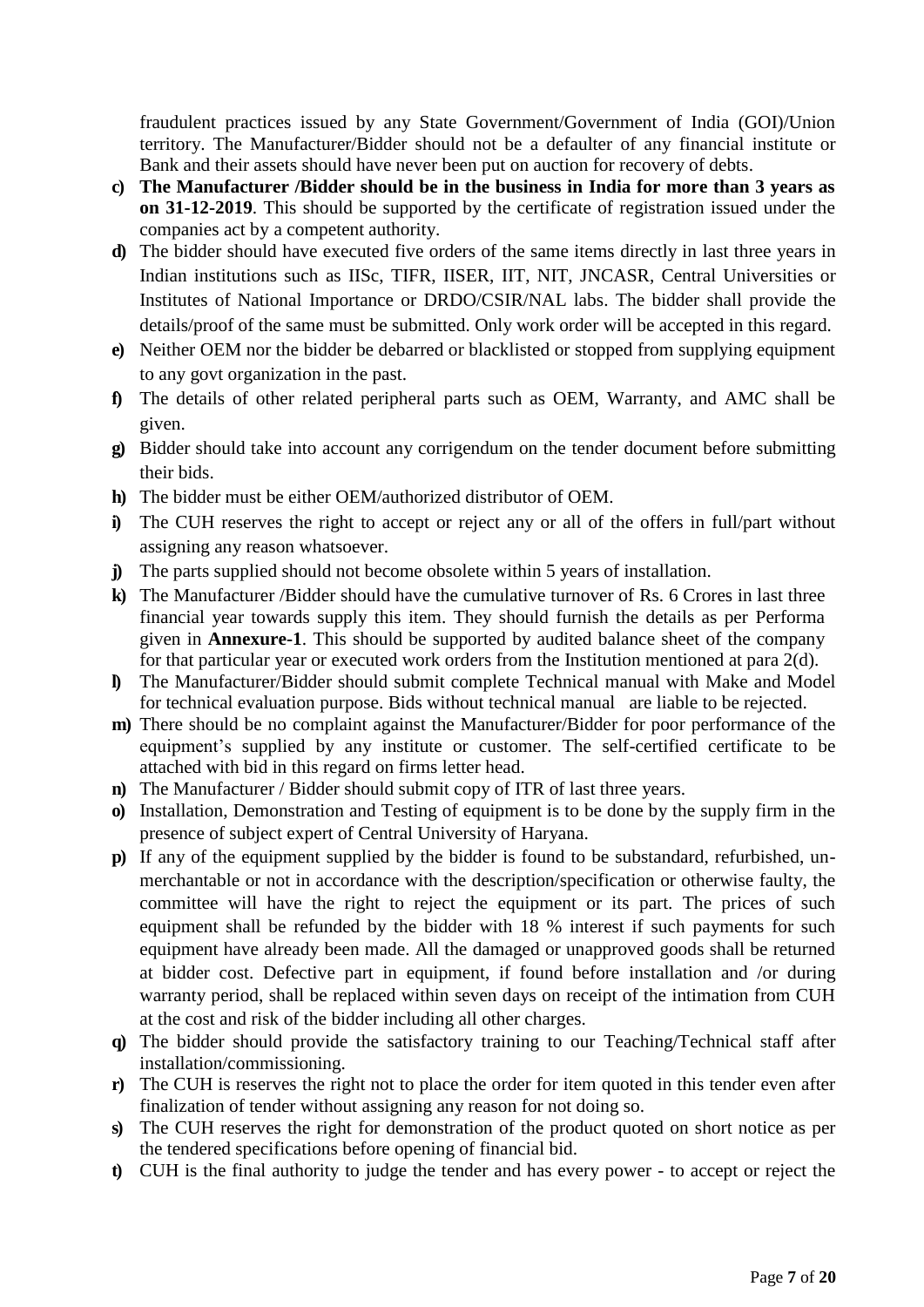same without assigning any reasons.

- **u)** CUH reserves the rights to accept/reject any offer in full or in part or accept any offer other than the lowest offer without assigning any reason thereof. Any offer containing incorrect and incomplete information shall be liable for rejection.
- **v)** Any effort by a supplier to influence CUH's tender evaluation, tender comparison or contract/order award decisions may result in the rejection of the supplier's tender and forfeiture of the supplier's EMD.
- w) After opening of bids, information relating to the examination, clarification, evaluation and comparisons of bids and recommendations concerning the award of contract shall not be disclosed to bidders or other persons not officially concerned with such process.
- **x)** Technical bid should include the details as per proforma given in **Annexure-2**
- **y)** Financial bid should include the details as per proforma given in- **Annexure-**5
- **z)** Acceptance letter by bidder -**Annexure -6**
- **aa)** Warranty Certificate-**Annexure- 7**
- **bb)** Undertaking of support from OEM **–Annexure 8**
- **cc)**

# **3. Special conditions of the tender**

(*To be returned by Tenderer along with the Tender duly signed)* 

a) **GENERAL**: The OEM or the authorized distributor of OEM are only allowed to submit tender.

- b) **DEVIATION FROM SPECIFICATIONS**: It is in the interest of the tenderer to study the specifications in the tender schedule thoroughly before quoting so that, if the tenderer makes any deviations, the same are prominently brought out in the body of the tender. If<br>you need to add any optional items<br>wour system in order to meet our you need to add any optional items specifications, you are requested to quote for the total including the optional required to suit our requirements. Otherwise, your tender will be considered incomplete. The deviation, if any, shall be stated with justification along with technical bid and the tender committee reserves the right to accept the deviation or reject it outrightly.
- c) The bidder shall submit the following:
	- **i.** Complete address of the dealing person along with all the details such as mobile no, email id, and correspondence address.
		- Address of the OEM's Banker and their swift code.
	- **ii.** Bidder shall also give the certificate that the goods for which bidding is done in this tender are of good quality and produced as per the industry specifications and best workmanship.
	- **iii.** Jurisdiction –All the question, dispute, or differences arising under or out of or in connection with this contract, the Jurisdiction will be Narnaul (Mahendergarh).Acceptance to this affect shall be signed by the bidder at the time of bidding.
	- **iv.** The bidder shall provide the Acknowledgement that they have gone through the whole tender documents and have thoroughly understood all the conditions, provisions, specifications and we abide by all the conditions and have understood that violation or concealment any information essential will be liable for penal action from the university and may even result in cancellation of bid and/or forfeiting of EMD.
	- **v.** The bidder shall give the certificate that they will supply the spare parts as and when required by the university during the warranty, AMC and post AMC period for at least ten years after the warranty is over.

### **4. Scope of Work:**

The proposed instrument will be used for the scientific microscopy at nanoscale using various modes at the Central Instrumentation Centre for research purpose by the faculty of Central University of Haryana

**5. Specifications of machines/items are given as under:**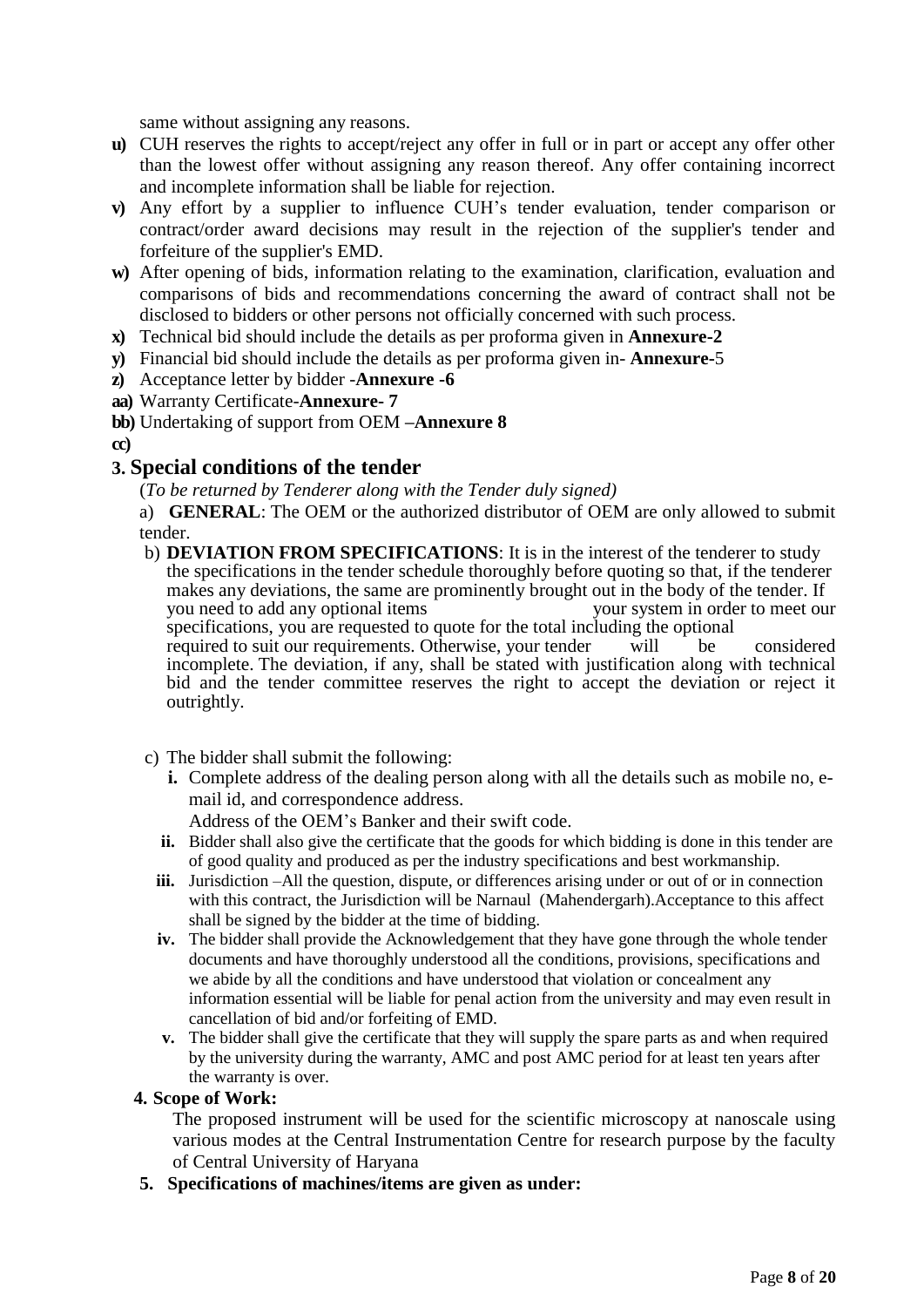# **SCANNING PROBE MICROSCOPE SPECIFICATIONS**

# *5.1 Instrument Resolution*

The instrument with preferably a de-coupled /Peizo tube scanner must have demonstrated atomic lattice resolution in AC mode and contact mode imaging. This must be done with the same large and small scan-range scanner that can also image at ≤ **100 μm x 100 μm (XY) & 10 μm (Z) in** closed loop The scanner size should not be more than **100 μm x 100 μm (XY)** but suitable scanner have to demonstrate the resolution at nanoscale on the sample Graphene and Carbon nanotube sample provided by CUH. The scanner below **50 μm x 50 μm (XY) & 10 μm (Z) preferred.** Open loop not acceptable.

# *5.2 Instrument Geometry*

- The XY scanner must be separate from the Z scanner to eliminate the "bowing" artefact.
- System must have at least 100  $\mu$ m x 100  $\mu$ m (XY)  $\&$   $\geq$ 10  $\mu$ m (Z) in closed loop The scanner size should not be more than **100**  $\mu$ **m x 100**  $\mu$ **m (XY)** but suitable scanner have to demonstrate the resolution at nanoscale on the sample graphene and carbon nanotube sample provided by CUH. The scanner below 50  $\mu$ m x 50  $\mu$ m (XY)  $\&$   $\geq$ 10  $\mu$ m (Z) preferred.
- The instrument must accommodate samples sizes more than 40mm (dia) and 10mm thick (or more).
- Cantilever Alignment: Automatic Laser Scanning is preferable
- Surface Engagement: Automatic Engagement with the Surface is preferred
- Cantilever Types: Both Contact and Non-Contact Cantilevers should be offered with minimum 50 and 50 numbers each, respectively. 20 numbers of Tip for magnetic and conductive force microscopy and 10 tips for KPMM. Should be Compatible to a wide range of commerically available cantilevers

# *5.3 Operating Modes*

The microscope must be capable of the following scanning modes:

- Contact Mode
- Electric Force Microscopy (EFM)
- Force Curve Mode
- Force Mapping Mode (Force Volume)
- Force Modulation
- Frequency Modulation (optional)
- Kelvin Probe Force Microscopy (KPFM)
- Lateral Force Mode (LFM)
- Magnetic Force Microscopy (MFM)
- Nanolithography/ Nanomanipulation
- Nanoindentation
- Phase Imaging
- Piezoresponse Force Microscopy (PFM)
- Conductive AFM/ capable to do current imaging or I-V measurement
- Contact Resonance Mode (Optional)
- Switching Spectroscopy PFM (Optional)
- Tapping Mode / AC Mode
- O-control (Optional)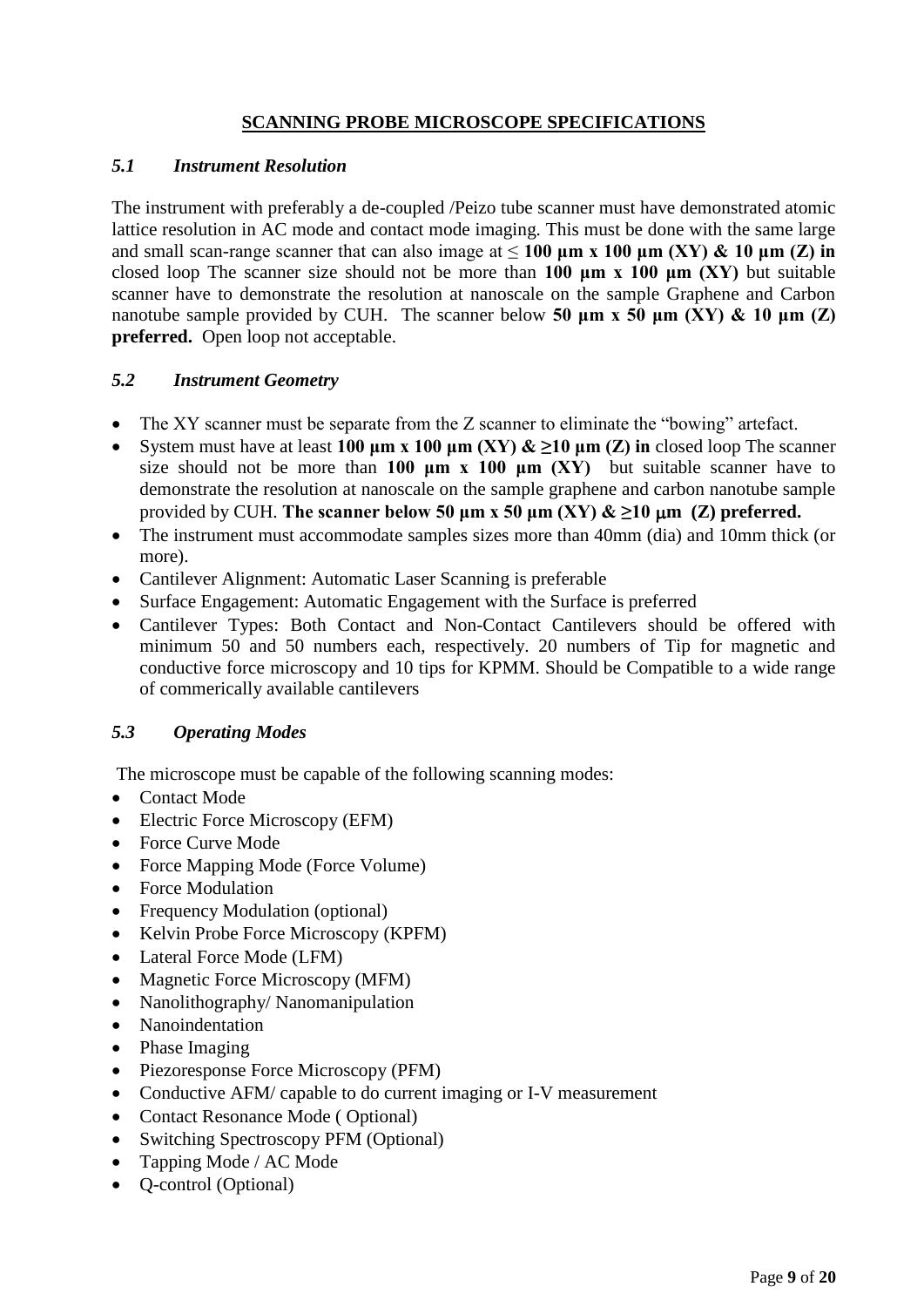- Vector PFM (Optional)
- Fluid imaging/ heating stage (Optional)

**\***It is mandatory to submit the images captured on standard samples by using above-mentioned mode either separately or in the catalogue of the instruments with technical bid.

# *5.4 Optical Lever Arm: Light Source and Photodetector*

- The instrument optical lever arm must use a low coherence light source (for example, a super luminescent diode, SLD or equivalent Laser source) to reduce artefacts from optical interference effects.
- The instrument must use an infrared SLD (or equivalent) for the optical lever

# *5.5 System Scanner*

- The scanner should be compatible with temperature control options.
- Each axis of motion is independently actuated using its own piezo stack and flexure stage. Scanning option with complete decoupling of XY and Z scanning.
- The scanner head should be the following minimal specifications
- XY with closed-loop feedback control

Scan range:  $\geq 100 \times 100$  μm or 50 μm x 50 μm (to ensure that high resolution is achieved at nanoscale)

Noise:  $\leq 0.6$  nm (closed-loop) preferable Demonstrated lattice resolution on mica Z with closed-loop feedback control Scan range:  $>$  either 15 µm or less or  $>10$  µm or less Noise:  $\leq 0.25$  nm (closed loop) System Height noise / Floor Noise:  $\leq 0.05$  nm All noise numbers as above should be specified in a 0.1Hz to 1 kHz BW.

If the system configuration allows a single scanner to be able to achieve large area and small area high resolution images the same is preferred. If there are multiple scanners essential for system performance the same need to be included. The noise numbers specified above should be compliant with the larger scanner (full scan area as listed above) as minimal.

Representative high resolution imaging examples must be available for inspection in publicly available brochures, datasheets or websites. The scanner must be compatible with all supplied scan modes and in both air and liquid environments.

## *5.6 Sample Stage*

The SPM must have motorized X, Y and Z positioning stage for coarse and fine movement.

- The instrument must accommodate samples sizes  $\geq 40$ mm (dia) and 10mm thick or more. This is an essential requirement to render flexibility to the system for mounting various samples.
- **Sample positioning:** XY sample positioning with travel range > 10 mm and an accuracy of minimum 2 micron.
- **Sample viewing:** Suitable camera system for tip / sample viewing should be included
- **Cantilever Exchange:** A Tool to Load and unload cantilevers on to the Z-Scanner is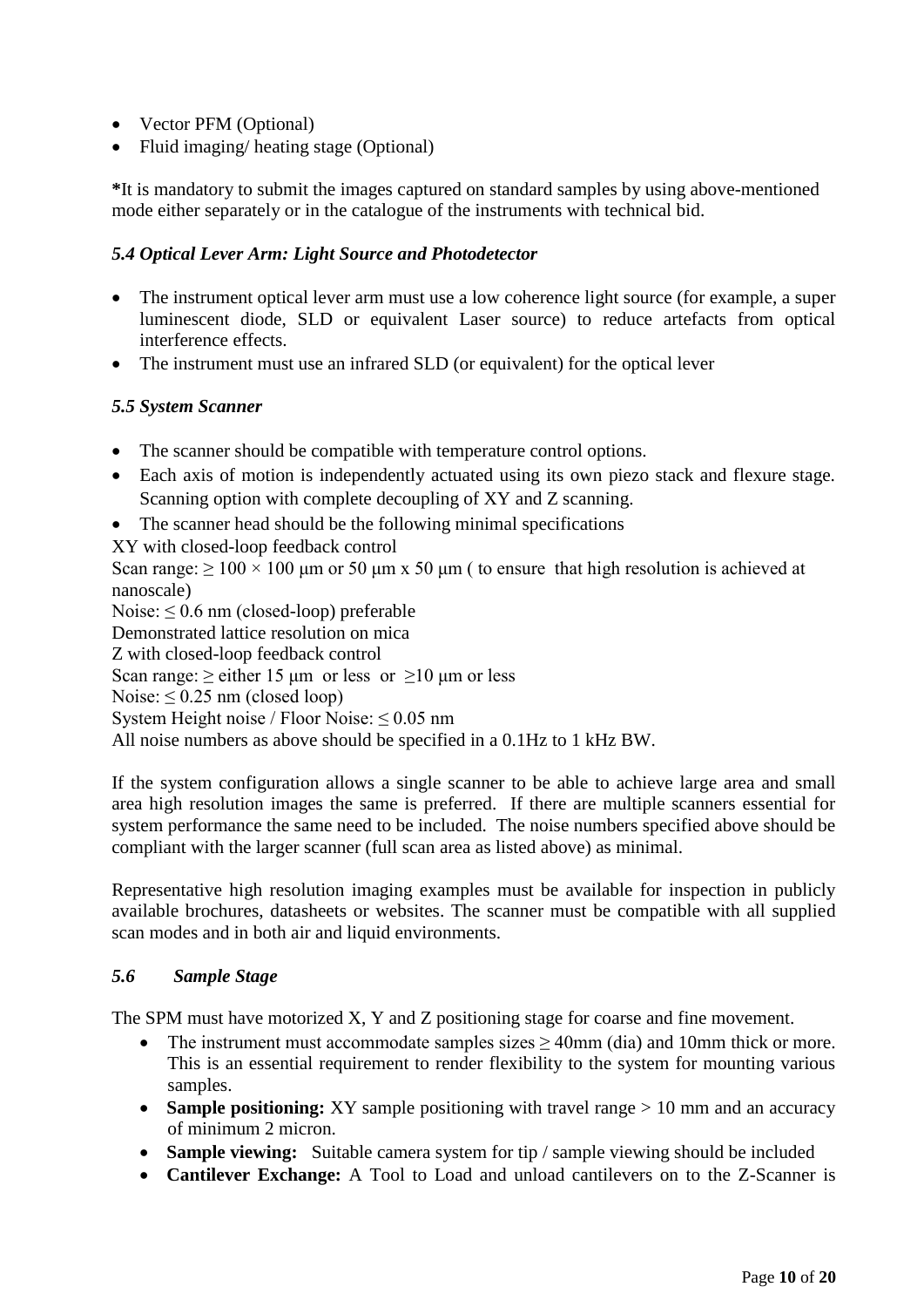desired. The Tool should accommodate most of the compatible commercially available cantilevers

• Manual X, Y and Z positioning stage for coarse and fine movement may be considered if the resolution and location retraceability is proved on the sample provided by CUH

# *5.7 Controller, Electronics & Software Minimal requirements*

System must use at least 20-bit digital-to-analog converters (DACs) in order to generate the XY and Z piezo scan signals. At both 100-micron and 10-nm scan sizes, the corresponding bit resolution must be sub-Angstrom (<0.1nm). Note that this specification applies to the generation of the scanner drive signals, not the sampling of the scanner position sensors.

- The system must provide thermal tunes of the cantilever up to at least 2 MHz.
- The instrument must allow digital Q-control in the range  $2 \text{ kHz} 2 \text{ MHz}$ .
- Control and analysis must be user-programmable natively in an entirely open-source software programming language.
- The system's software must include a one-click configuration tool that sets up the software for standard and user-defined operation modes, such as AC imaging in air and liquid, contact mode, EFM, KPFM, PFM, force measurements, etc.
- Software must include a feature that automatically optimizes the imaging gain and set point for AC Mode (tapping mode) operation. The feature must use a predictive algorithm such that operation is stable and producing high quality data within the first few scan lines.
- The data acquisition system must be capable of recording individual image sizes of 5000x5000 pixels or greater.
- AFM control software environment must include 3D rendering technology for advanced image display. This feature must allow the user to generate, display and visualize  $3 & 4D$ real-time scan images, as well as off-line processing
- Must include drift compensation software. Software must allow a region of interest to be tracked in real time to within 1nm of precision while eliminating any scan distortion in the image. Drift compensation must be able to be applied to any imaging, spectroscopy or advanced characterization mode, and in conjunction with sample heating and cooling options.
- System must include a feature that automatically calibrates the cantilever sensitivity and spring constant by simply selecting the probe type and clicking a button.
- A suitable two computer system, windows 10 based for one for system operation and second for data analysis should be provided with the system.

### or

- a) Data transfer must be via USB link or other technology should be available (please specify in the quotation)
- b) 16-bit floating point Digital Signal Processors (DSPs) should be provided for scan and data processing.
- c) DACs with 16 bit or more resolution for X, Y, and Z scanner positioning
- d) The system should have an inbuilt digital lock in amplifiers.
- e) Must have other digital outputs and inputs for Image frame, line, pixel, cantilever modulation and bias modulation, and signal access ports.
- f) Enable acquisition of image up to 1024 x 1024 pixels.
- g) Appropriate interface cables and power cables should be included.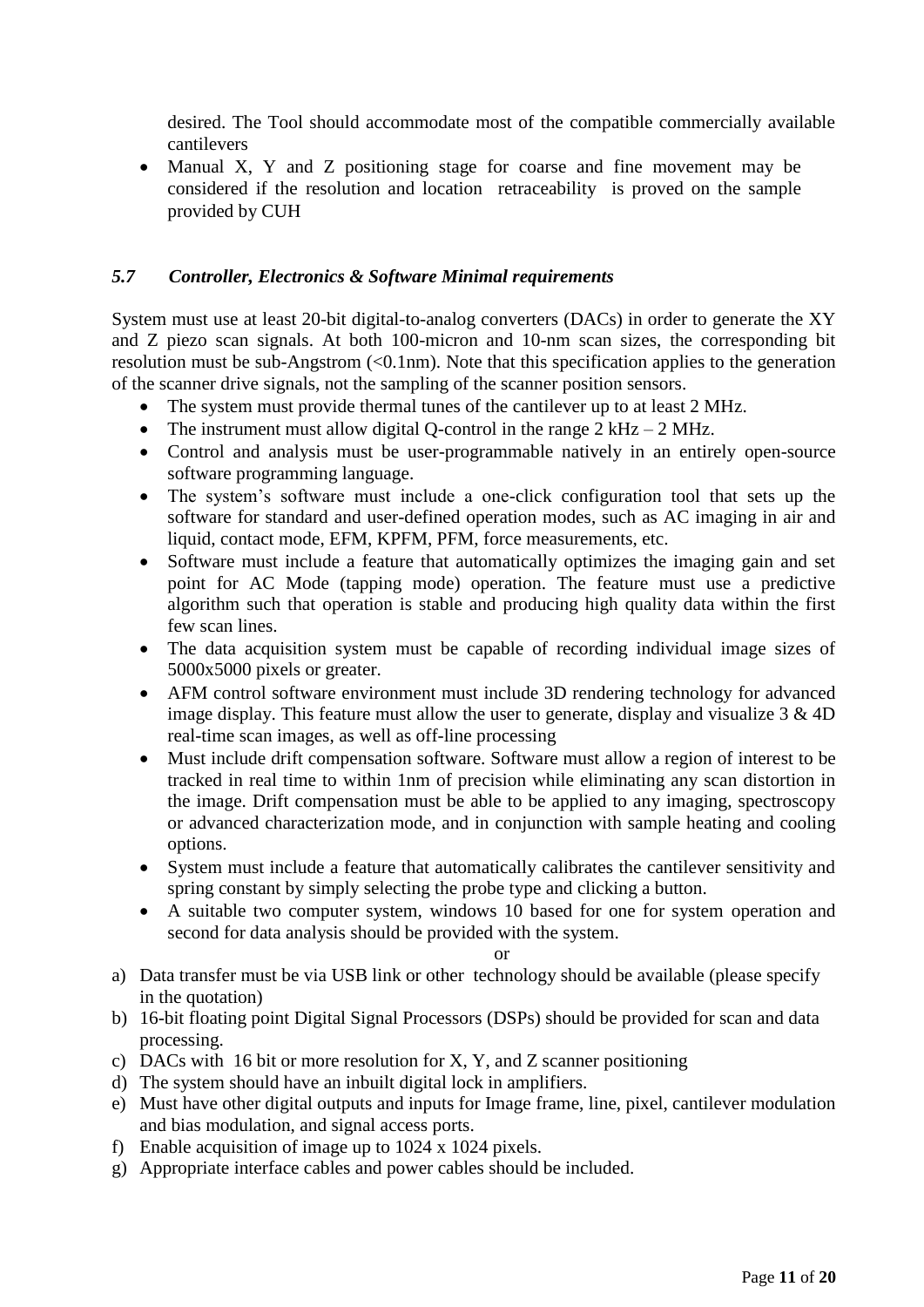Integrated LED light controller for vision is preferred

# *5.8 Instrument Isolation*

- The system must include a thermally- and acoustically-isolating enclosure only from OEM( Original equipment Manufacturer)
- The system must include a vibration isolation table / platform suitable for the system OEM ( Original Manufactures)
- **UPS: -** Suitable/Branded UPS with one an hour back up (Battery warranty as per company).
- **Warranty**: Warranty should be offered 3 year (including visit charges). No charges will be paid during the warranty period. Comprehensive Maintenance Contract for two years after the warranty period
- One week training at CUH to trained the faculty and students.
- Suitable licensed software must be included with system for data analysis.
- Resolution should be demonstrated on mica / HOPG as well on the carbon Nanotubes and graphene provided by CUH.

### **Annexure (1-8)**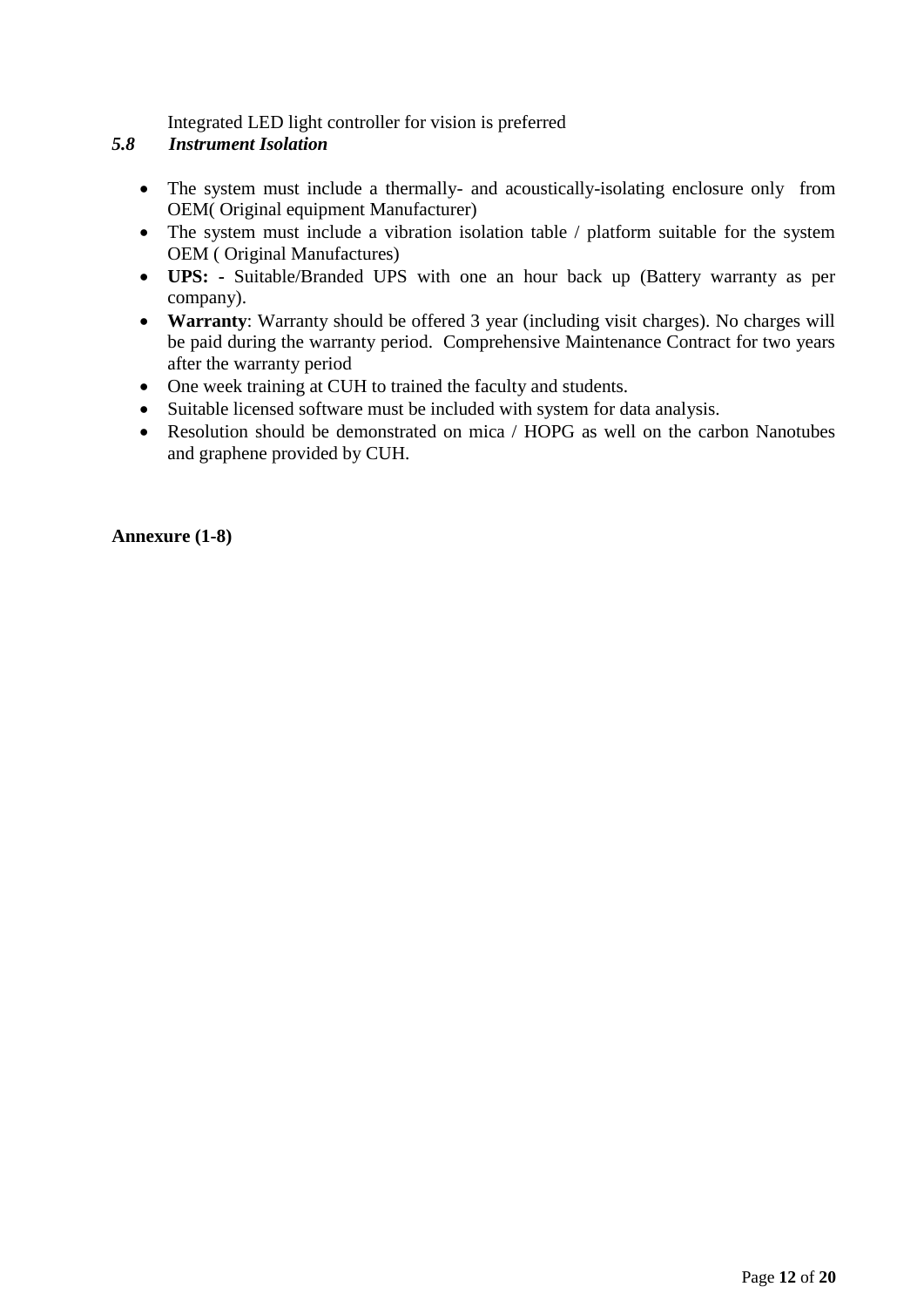# **PROFORMA FOR PAST PERFORMANCE**

Tender No…………………….Date of Opening………............. Time ......................hours

| S1             | Orders placed by (Full   Order No. |          | Description | Value       | of Date of completion of Remarks |        |
|----------------|------------------------------------|----------|-------------|-------------|----------------------------------|--------|
| N <sub>0</sub> | address of Purchaser)              | and Date | and         | Order<br>in | delivery as per                  | if any |
|                |                                    |          | Quantity of | $\rm Rs$    | contract/actual                  |        |
|                |                                    |          | ordered     |             |                                  |        |
|                |                                    |          | items       |             |                                  |        |
|                | ∍                                  |          |             | 5           | 6                                | −      |
|                |                                    |          |             |             |                                  |        |
|                |                                    |          |             |             |                                  |        |
|                |                                    |          |             |             |                                  |        |
|                |                                    |          |             |             |                                  |        |
|                |                                    |          |             |             |                                  |        |
|                |                                    |          |             |             |                                  |        |

Authorized signatory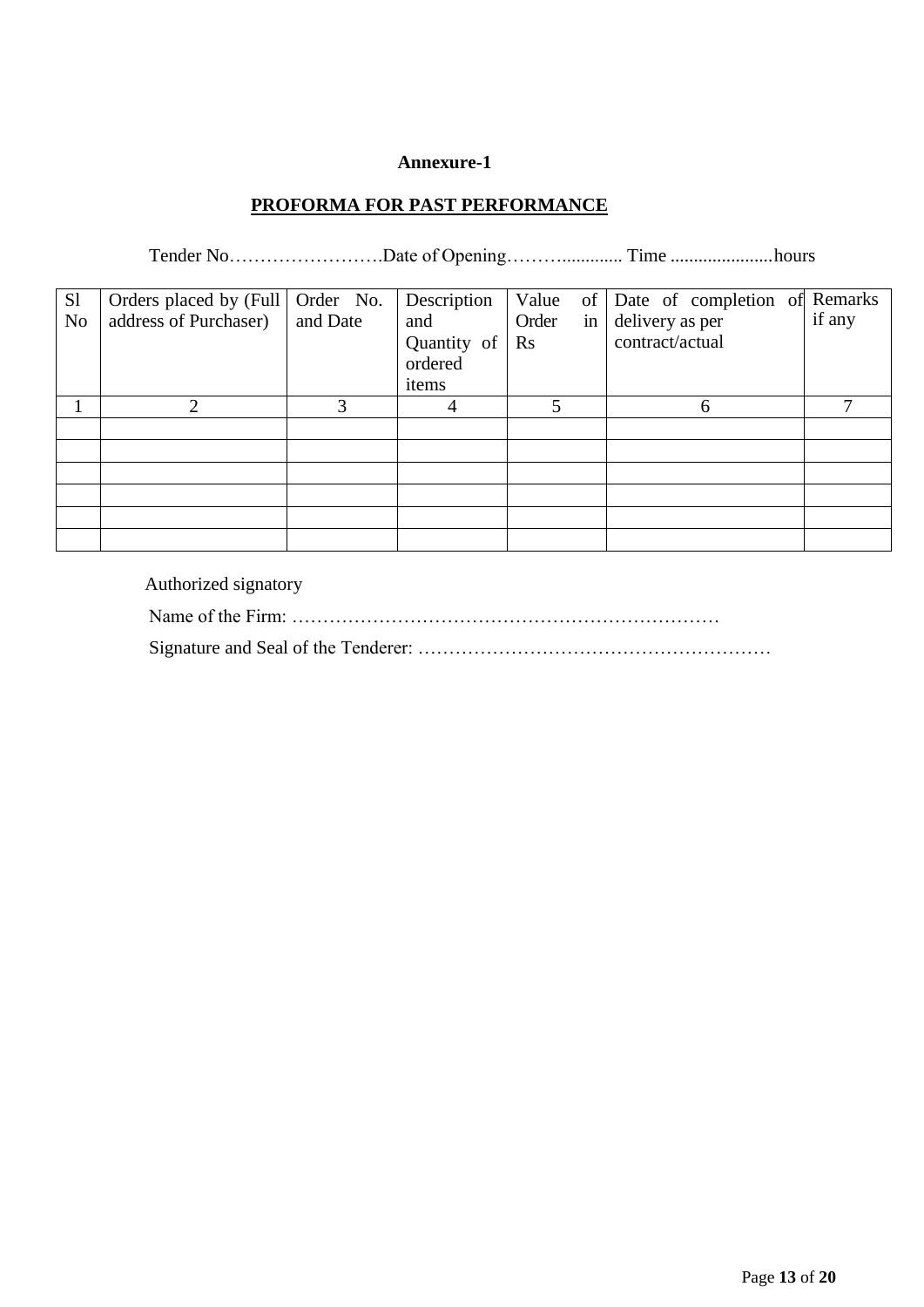# **The bidder should fill in the below format to be submitted in Technical Bid**

| S.<br>N <sub>o</sub> | Brief Description of Quantity<br>Equipment's | be<br>Supplied | to Delivery and<br>installation<br>period in days<br>from date of<br>issue of purchase<br>order | years | Warranty in AMC in years |
|----------------------|----------------------------------------------|----------------|-------------------------------------------------------------------------------------------------|-------|--------------------------|
| $\vert$ 1            |                                              |                |                                                                                                 |       | Optional                 |

| Authorized signatory |
|----------------------|
|                      |
|                      |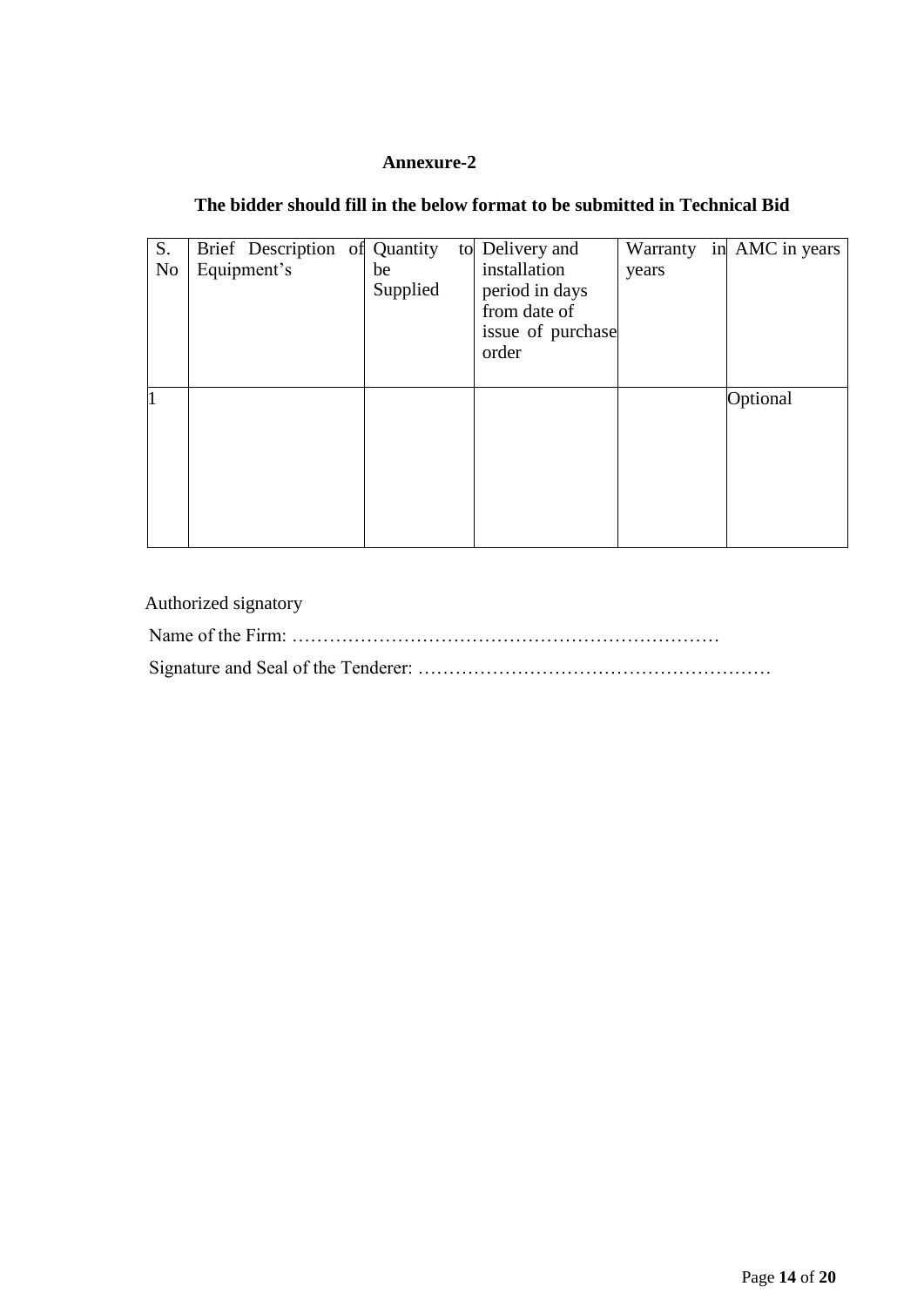# **Annexure-3 Evaluation of the Tender**

# **1. Evaluation of technical bids**

- a) Central University of Haryana, Mahendergarh shall first evaluate the technical bids. The financial bid will be evaluated only of those bidders who happened to be responsive/qualified in the technical bids.
- b) Decision of the University in the evaluation of the Technical bids shall be final.

# **2. Financial bid evaluation**

The financial quotes submitted by technically responsive/qualified bidders will be opened. Then Contract will be awarded to the successful Bidder whose Bid has been determined to be substantially responsive and has been determined as the Best Value Bid. The bidding will be done based on lowest price quoted as a whole system. In case of the same pricing of more than one lowest price, the decision for allotement of work will be taken by draw of lots. If the lowest price quoted are unjustified in the eyes of the committee/university, the university will be at the liberty not to issue work order to the lowest one or university may negotiate the price with lowest bidder at reasonable level.

- 3. **Bid submission timelines:** The timelines for bid-submission etc., will be as it is given in the Tender Schedule published.
- 4. University reserves the right to cancel any or all tenders partially or fully, without assigning any reasons.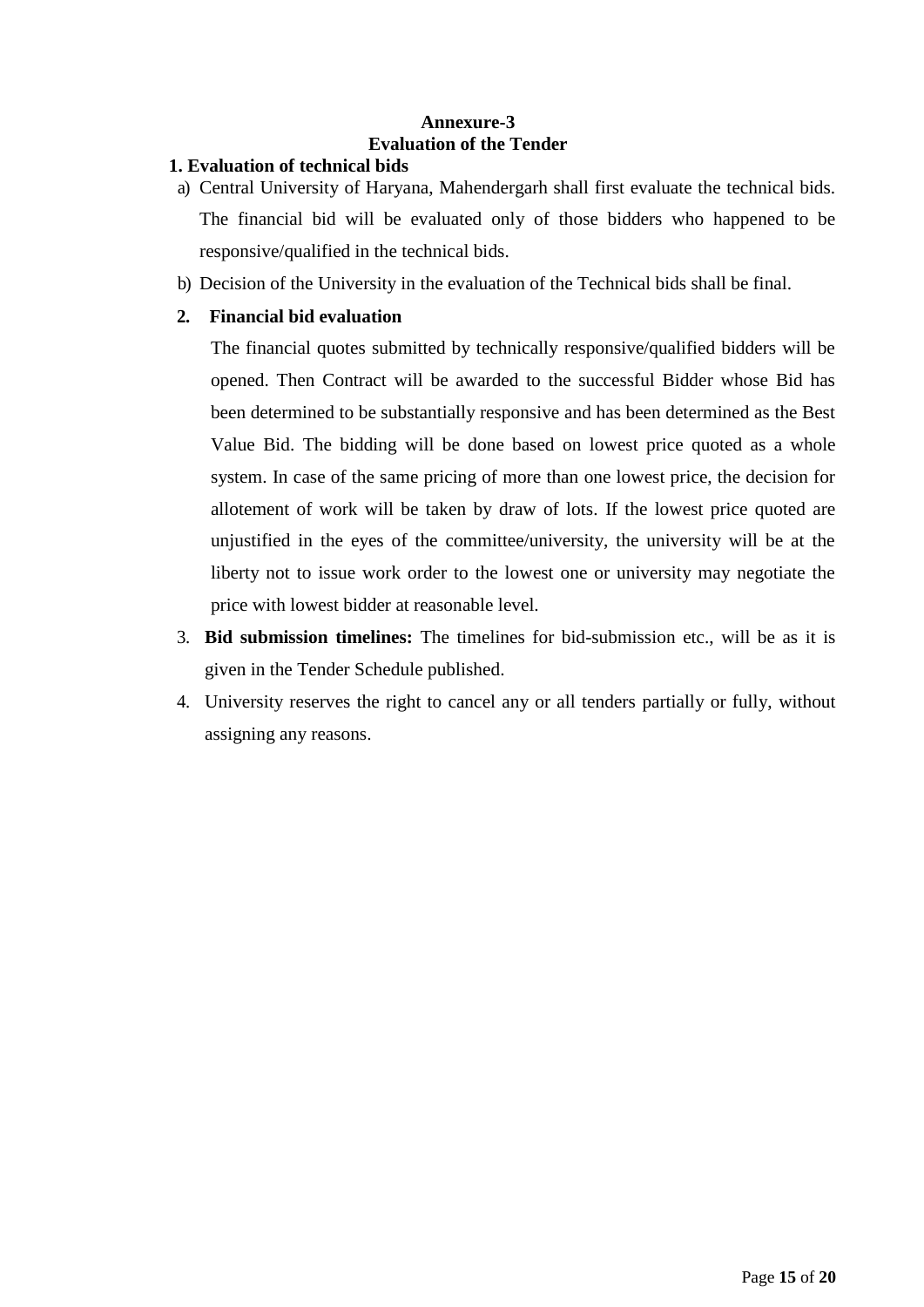## **TERMS & CONDITIONS**

# **PAYMENT SCHEDULE**

Payment: 100% payment will be released on satisfactory installation and commissioning of goods after deduction of taxes as applicable.

# **DELIVERY SCHEDULE**:

The equipment(s)/good(s) are required to be supplied within 3 days (or mutually agreed) on issue of the Purchase Order by the University. In case successful tenderer fails to complete the order in part or whole in the stipulated period of 30 days (or mutually agreed) of a penalty @ 1% of the order value will be imposed per day subject to maximum penalty of 10% the order value. In case the delay is more than four weeks (after the expiry of the stipulated period) the purchase order may be cancelled and the EMD will be forfeited.

### **VALIDITY OF QUOTATION**:

The quotation should be valid for 02 months (60 days) after the date of the opening of the bids.

#### **GUARANTEE /WARRANTY**

All the equipment(s) should have an onsite warranty for three years. The warranty shall take effect from the date of successful installation of machine/item and handing over of the system to the user Deptt. to its satisfaction**.**

The maintenance services, including spares parts shall be free of cost during the warranty/ guarantee period.

The supplier shall provide assurance to give spare parts of the items/Goods at least for 10 years' time from the date of commissioning.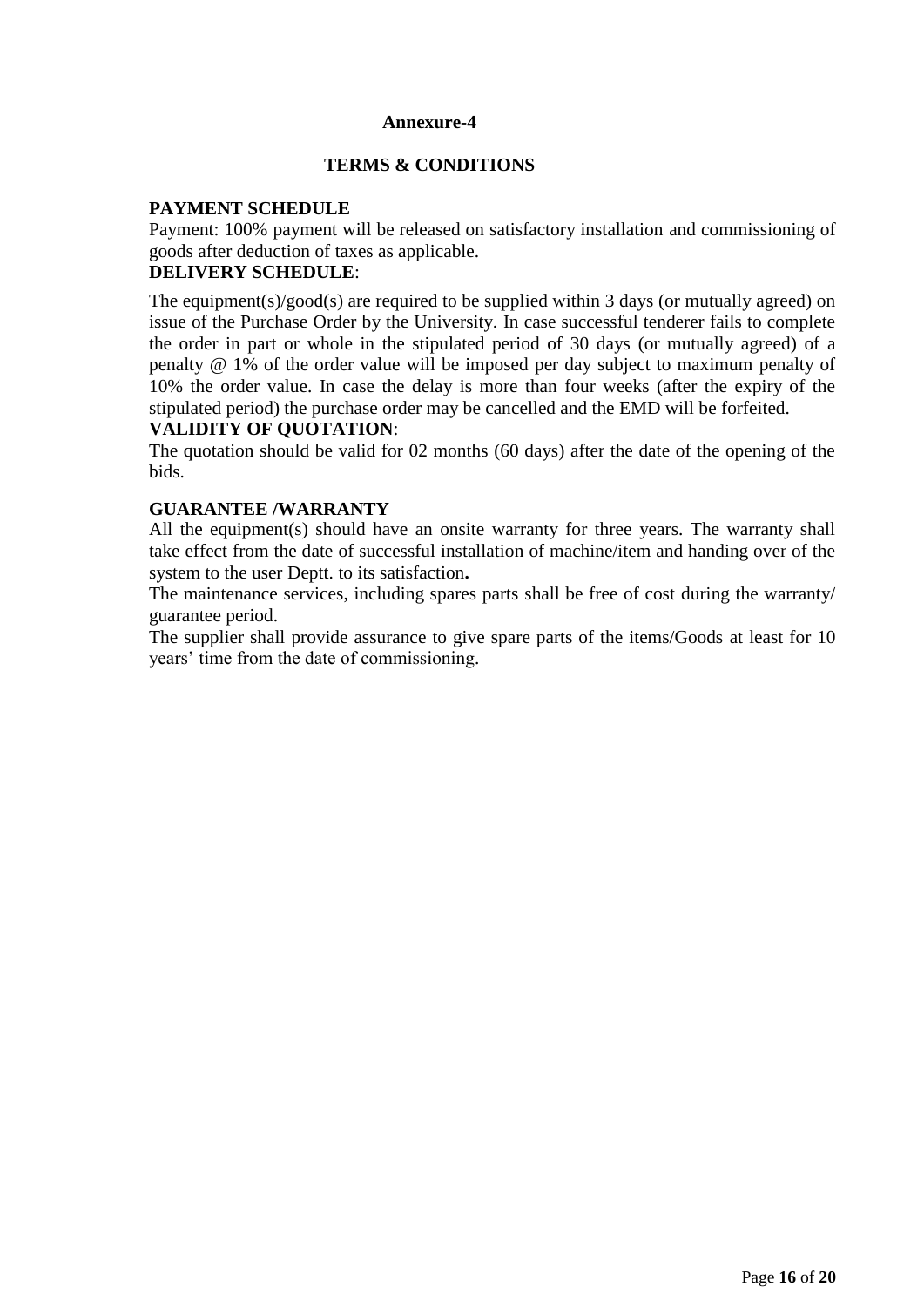# **FINANCIAL BID/PRICE BID**

| Sl No | Item | Rate | Qty | Warranty | Total<br>including<br>GST/USD/EURO | 1n | $\rm Rs$ |
|-------|------|------|-----|----------|------------------------------------|----|----------|
|       |      |      |     |          |                                    |    |          |

**Grand Total:**

# **Total in Words: Terms and conditions if any:**

# **Annual Maintenance Contract**

The Bidder should quote the charges for Annual Maintenance Contract (AMC) for 03 (Three Years). The charges to be quoted per annum. The cost AMC shall not be counted for the contract.

The University reserve the right to award the contract CCF along with AMC depending upon the funds available.

| $\sim$ No. | AMC Charges (after the warranty period) | kate<br>$(in$ $Rs.)$ |
|------------|-----------------------------------------|----------------------|
|            | <b>First Year</b>                       |                      |
|            | Second Year                             |                      |
|            | Third Year                              |                      |

**Note: The Annual Maintenance Contract (AMC) will be awarded along with Purchase Order but will come into force after the expiry of Warranty period. Payment will be made annually and will be paid after the end of each year after the expiry of warranty period.**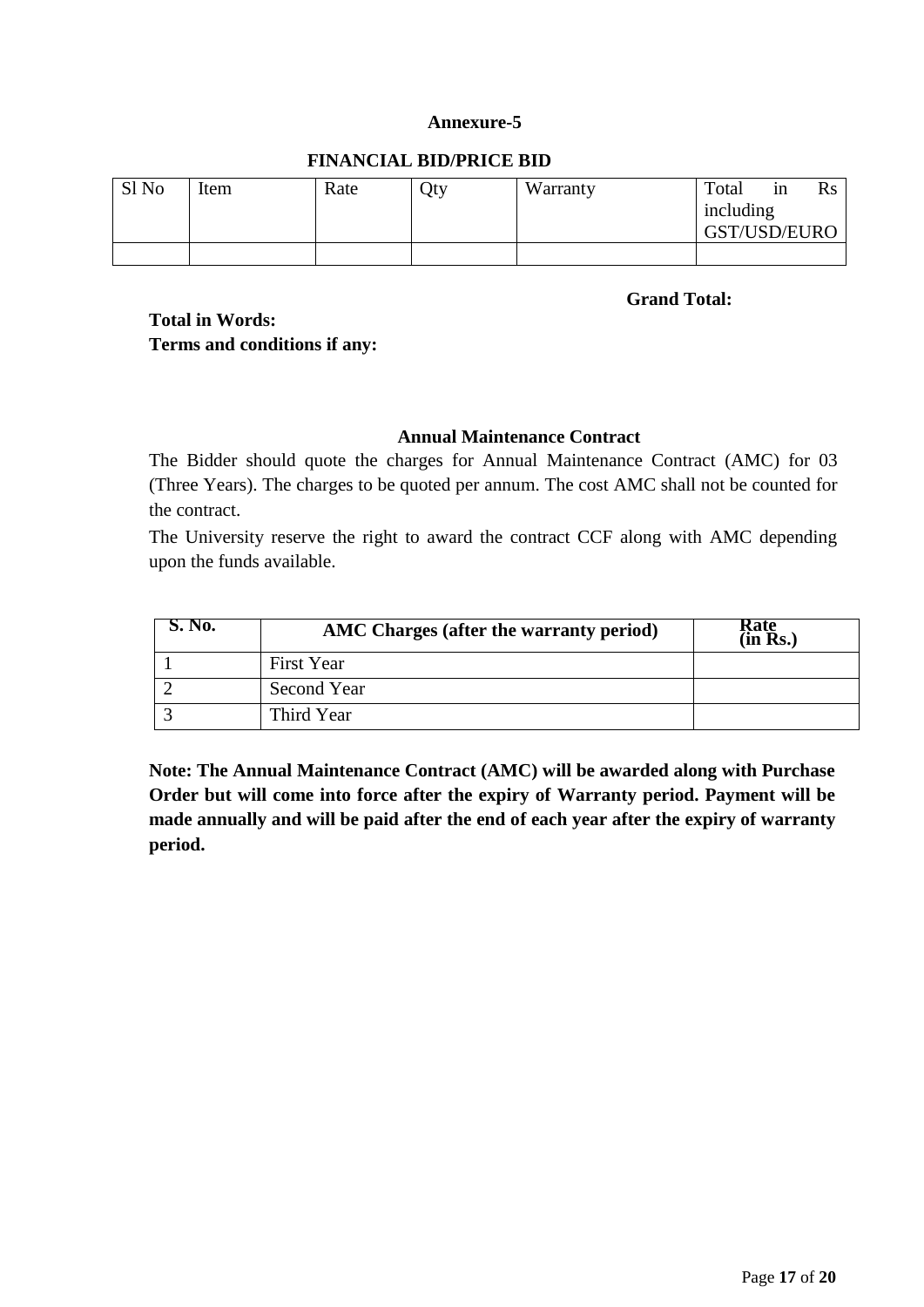## **TENDER ACCEPTANCE LETTER (To be given on Company Letter Head)**

To,

Date:

The Registrar Central University of Haryana

#### **Subject: Acceptance of Terms & Conditions of Tender**

Tender Reference No: Name of Tender / Work:

Dear Sir,

**1.** I/ We have downloaded / obtained the tender document(s) for the above mentioned 'Tender/Work' from the web site(s) namely

 $\overline{\phantom{a}}$  as

per your advertisement, given in the above mentioned website(s).

**2.** I / We hereby certify that I / we have read the entire terms and conditions of the tender documents (including all documents like annexure(s), schedule(s), etc.,), which form part of the contract agreement and  $I /$  we shall abide hereby by the terms  $/$  conditions  $/$  clauses contained therein.

**3.** The corrigendum(s) issued from time to time by your department/ organizations too have also been taken into consideration, while submitting this acceptance letter.

**4.** I / We hereby unconditionally accept the tender conditions of above mentioned tender document(s) / corrigendum(s) in its totality / entirety.

**5.** I / We do hereby declare that our Firm has not been blacklisted/ debarred by any Govt. Department/Public sector undertaking/Govt. Autonomous organisations.

**6.** I / We certify that all information furnished by the our Firm is true & correct and in the event that the information is found to be incorrect/untrue or found violated, then your department/ organisation shall without giving any notice or reason therefore can summarily reject the bid or terminate the contract, without prejudice to any other rights or remedy including the forfeiture of the full said earnest money deposit absolutely.

Yours faithfully,

(Signature of the Bidder, with Official Seal)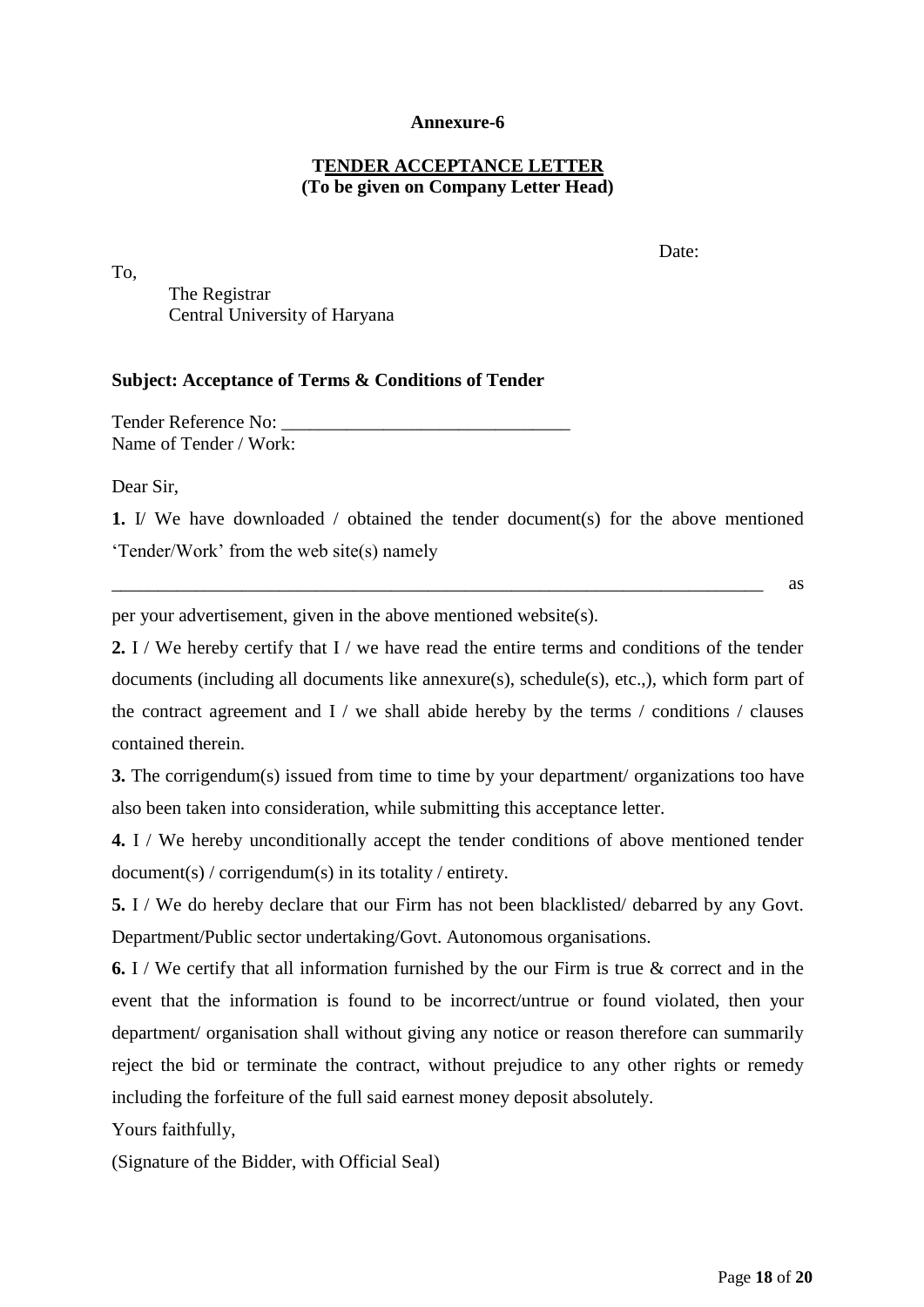# **WARRANTY DECLARATION**

## **{Submitted on Letter-Head of bidder/supplier)**

The warranty declaration states that "everything to be supplied by us hereunder shall be free from all defects and faults in material, workmanship and shall be of the highest quality and material of the type ordered, shall be in full conformity with the specification and shall be complete enough to carry out analysis of samples, as specified in the tender document."

Sign of authorised person of bidder: Date:\_\_\_\_\_\_\_\_\_\_\_\_\_\_\_\_\_\_\_\_\_\_\_\_\_\_\_\_\_\_\_\_\_\_ Name of the authorised Person of bidder:\_